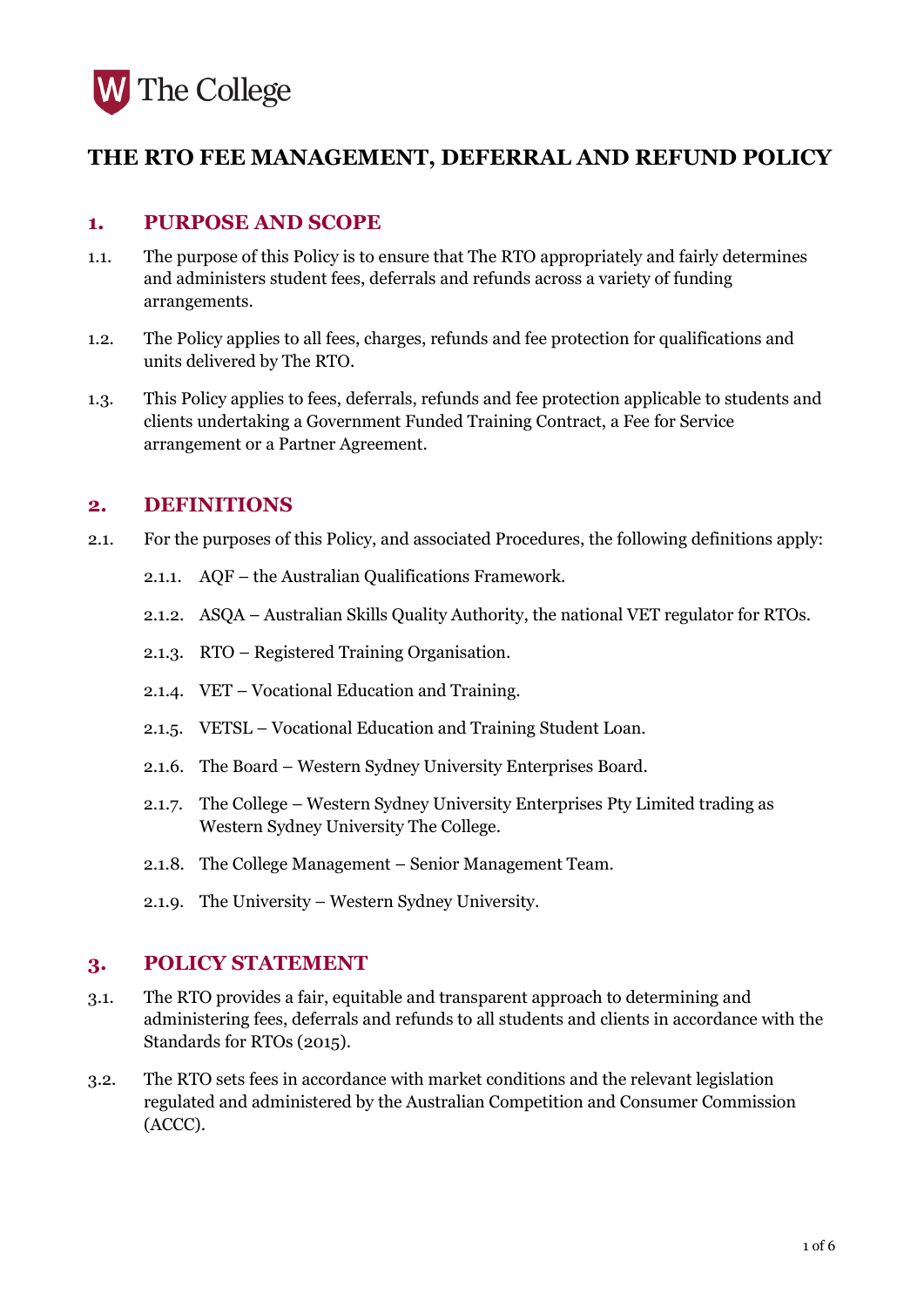

## **4. PRINCIPLES - FEES**

- 4.1. The RTO ensures all fees are fair and equitable in relation to market pricing and follow appropriate government legislation and The Standards for RTOs (2015).
- 4.2. The RTO determines student tuition fees for each course in which students are enrolled and reserves the right to review and adjust fees.
- 4.3. Fees are payable by domestic and international students. Once a student accepts an offered place and pays fees, a binding agreement is created between the student and The RTO. On enrolment, the student or client becomes liable for payment of all fees.
- 4.4. The RTO publishes accurate and timely information on student fees for prospective and current students and clients on The RTO website. The RTO ensures that:
	- 4.4.1. Accurate and accessible information is readily available about all fees and charges, including tuition fees, invoice due dates and payment methods. The published fees include sufficient information to enable a pro-rata calculation of the fee for each unit in a qualification.
	- 4.4.2. Fees are clearly stated on the Letter of Offer for students and in the contract for clients.
	- 4.4.3. Fees and charges that are not included in the approved (Schedule of Fees) issued to all students and clients are not levied against students.
	- 4.4.4. Processes are in place for managing student grievances, disputes and administrative errors in relation to student fees and refunds.
- 4.5. Students or clients must pay fees by the due date, or clear any outstanding debts, to be entitled to services, including certification documentation, and privileges of The RTO. Hence, students are responsible for ensuring that:
	- 4.5.1. Their enrolment record is correct.
	- 4.5.2. Their personal contact details are accurate.
	- 4.5.3. Correspondence related to student fees and due dates for payment are read and acted upon in accordance with the relevant timelines.
	- 4.5.4. Fees are paid by the due date.
- 4.6. Unless otherwise specified, course fees include the cost of all compulsory training and assessment materials, including course reading materials and certification.
- 4.7. Fees are paid by the student as specified in the Letter of Offer or client as specified in their invoice or other document containing information on payment terms. This applies to all funding arrangements.
- 4.8. Some courses may be eligible for government funding or access to student loans. Where this is the case, students will be notified and provided with the relevant rules and procedures.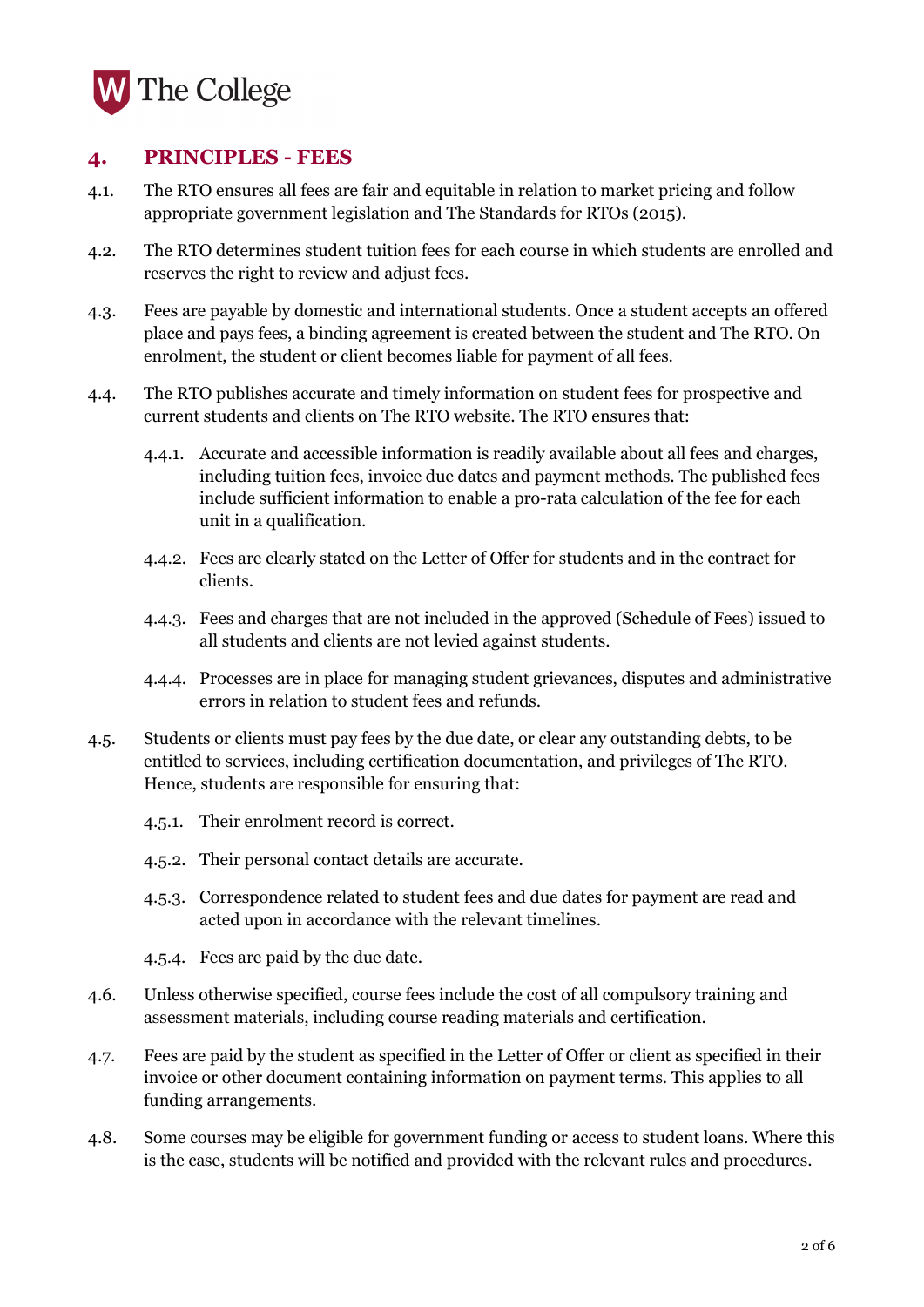

- 4.9. Fees paid by, or collected through, Third Party Providers and refunds processed through Third Party Providers, will be subject to policies and procedures of The RTO as well as all relevant legislation.
- 4.10. Failure to meet payment of the Schedule of Fees will result in the student being precluded from the remainder of the course.
- 4.11. In accordance with The Standards for RTOs (2015), clause 7.3:
	- 4.11.1. The RTO will not collect more than \$1,500 of any course fee prior to the commencement of a course.
	- 4.11.2. Where a course cost is greater than \$1,500, the payment of fees will be scheduled throughout the duration of the course.

### **5. PRINCIPLES – REFUNDS AND DEFFERALS**

- 5.1. In accordance with The Standards for RTOs (2015) Clause 5.3, refunds apply where:
	- 5.1.1. The RTO fails to provide a course of study, in which case a full refund must be provided.
	- 5.1.2. An offer of admission is withdrawn, in which case The RTO may retain an Administration Fee.
	- 5.1.3. A student notifies their intention to withdraw in writing seven (7) days prior to course commencement, in which case a refund, less an Administration Fee, of the course fee applies.
	- 5.1.4. A student in a VETSL arrangement withdraws before the census date.
	- 5.1.5. A student in a fee-for-service arrangement withdraws before the Census Date, in which case The RTO may retain an Administration Fee.
	- 5.1.6. A reduction in fees may apply if and when there is a change in government pricing.
	- 5.1.7. A student who transfers their enrolment into another course offering, who has not paid fees in full, will be able to defer fees to be in line with the new offering, should the Census Date not been passed.
- 5.2. The Census Date shall be calculated from the event whereby a minimum of 20% of the course material has been delivered to the student, via digital or other means, whereby the student has been able to engage with and consume said content OR where 20% of the course has been delivered according to the issued schedule.
- 5.3. The Administration Fee charged shall equal 15% of the total cost of the full course fee, or shall otherwise be calculated as a minimum of \$100.00 (where this is the higher amount) to a maximum of \$500 (where this is the lesser amount).
- 5.4. Refunds will not be provided after the Census Date.
- 5.5. Deferrals will not be provided after the Census Date.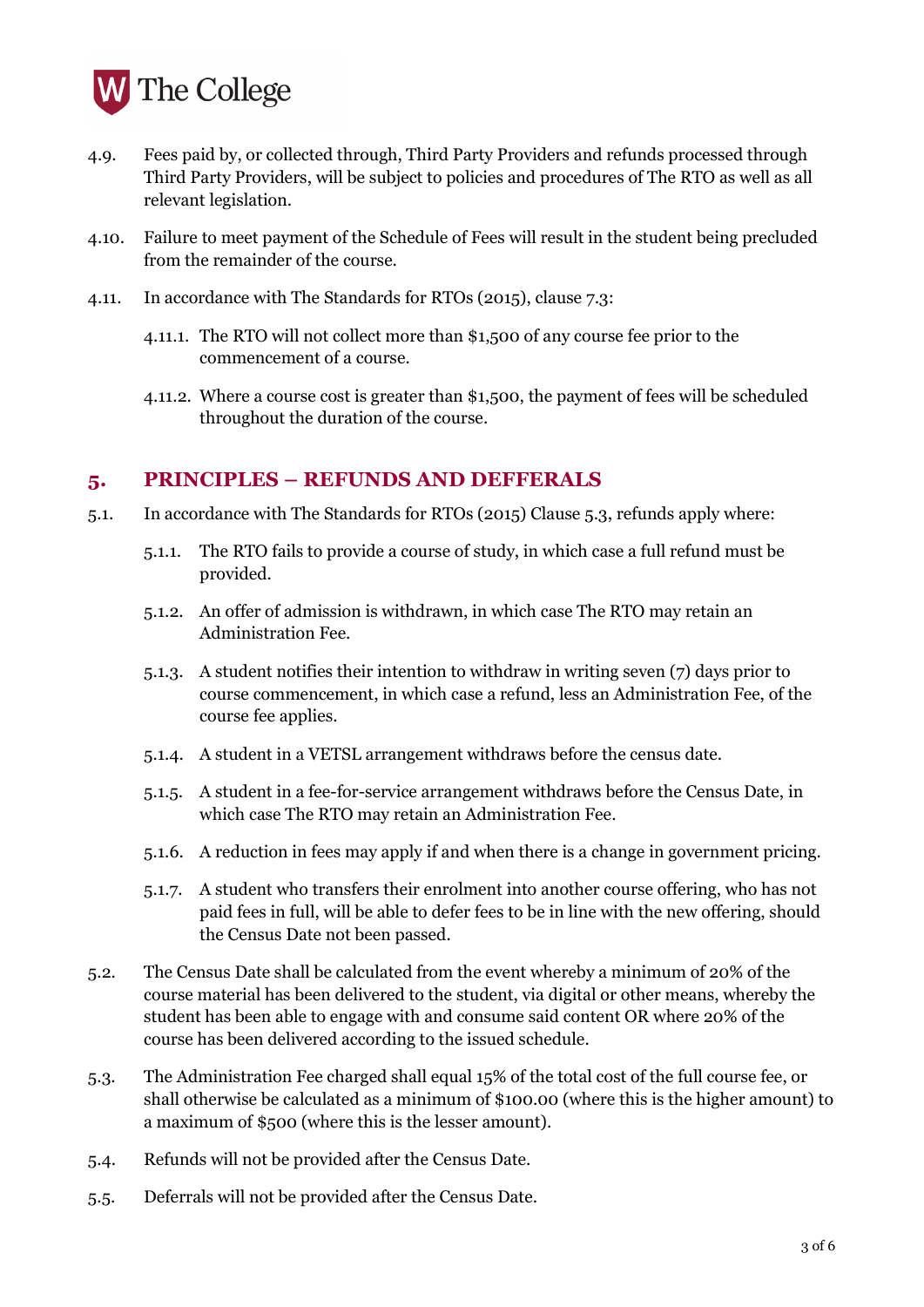

- 5.6. Special consideration for refunds or deferrals may be given to students in extenuating circumstances or on compassionate grounds by way of a special application to The RTO Director. Requests must provide evidence of the exceptional circumstance concerning the request for refund or deferral and include documentary evidence, such as detailed medical certificates or a statutory declaration demonstrating a disruption to studies.
- 5.7. In cases where a student has been suspended or excluded due to misconduct, the student will not be eligible to apply for a refund of fees by demonstrating that special circumstances apply.
- 5.8. Where a student is being investigated for misconduct, refunds (where applicable) will not be made, pending the outcome of the investigation.
- 5.9. Administration or transaction fees charged by a financial institution are not refunded unless the refund arises from a decision or action by The RTO.
- 5.10. No deferral shall be approved, subject to the student having been already approved for a deferral once previously.
- 5.11. This Policy, and the availability of a complaints and appeals process, does not remove the right of a student to take action under Australia's Consumer Protection Laws.

## **6. ROLES AND RESPONSIBILITIES**

- 6.1. The College Senior Management Team approves any proposals to set, review or discontinue fees. The CEO will have the right to accept any proposals to set, review or discontinue fees.
- 6.2. The RTO Director is responsible for the application of this Policy and may delegate all or part of their powers to a staff member of The RTO.
- 6.3. The RTO Director, or delegate, is responsible for:
	- 6.3.1. Determining the method by which fees for courses will be assessed.
	- 6.3.2. Determining the course fees for consideration by the RTO Committee.
	- 6.3.3. Ensuring that the outcome of each decision to determine course fees is recorded in a systematic manner in The RTO Operations Meeting minutes.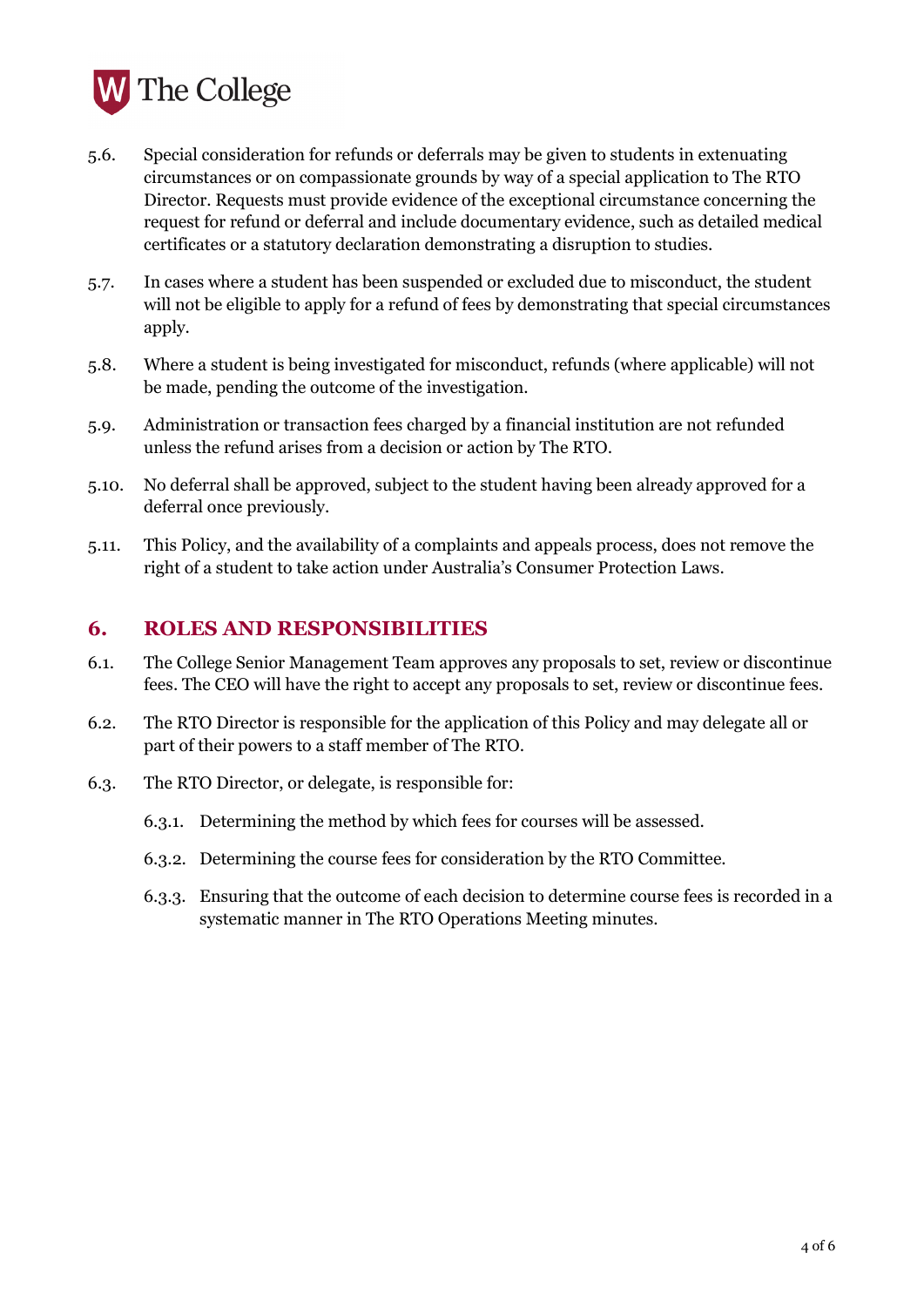

# **THE RTO FEE MANAGEMENT, DEFERRAL AND REFUND POLICY**

## **STATUS AND DETAILS**

| <b>Status</b>                                                                 | Current                                          |  |         |             |
|-------------------------------------------------------------------------------|--------------------------------------------------|--|---------|-------------|
| <b>Version</b>                                                                | 1                                                |  |         |             |
| <b>Effective Date</b>                                                         | 14 March 2022                                    |  |         |             |
| <b>Review Date</b>                                                            | 14 March 2025                                    |  |         |             |
| <b>Approval Policy</b>                                                        | The College Senior Management Team               |  |         |             |
| <b>Governing Authority</b>                                                    | Western Sydney University Enterprises Board      |  |         |             |
| <b>Endorsed by</b>                                                            | The RTO Committee                                |  |         |             |
| <b>Unit Responsible</b>                                                       | The Registered Training Organisation             |  |         |             |
| <b>Enquiries Contact</b>                                                      | The College RTO<br>E: rto@westernsydney.edu.au   |  |         |             |
| <b>Available On</b>                                                           | SharePoint                                       |  | Website | $\boxtimes$ |
| <b>Procedure Code</b>                                                         | POL_OPS_001                                      |  |         |             |
| <b>Procedure Category</b>                                                     | Operations                                       |  |         |             |
| <b>Related Documents, including</b><br><b>Legislation/Policies/Procedures</b> | The RTO Admissions Policy                        |  |         |             |
|                                                                               | The RTO Admissions Procedure                     |  |         |             |
|                                                                               | The RTO Assessment Policy                        |  |         |             |
|                                                                               | The RTO Assessment Procedure                     |  |         |             |
|                                                                               | The RTO Complaints and Appeals Policy            |  |         |             |
|                                                                               | The RTO Complaints and Appeals Procedure         |  |         |             |
|                                                                               | The RTO Records Policy                           |  |         |             |
|                                                                               | The RTO Records Procedure                        |  |         |             |
|                                                                               | The RTO Trainer Management Policy                |  |         |             |
|                                                                               | The RTO Trainer Management Procedure             |  |         |             |
|                                                                               | The RTO Third Party Agreements Policy            |  |         |             |
|                                                                               | The RTO Third Party Agreements Procedure         |  |         |             |
|                                                                               | Education Services to Overseas Students Act 2000 |  |         |             |